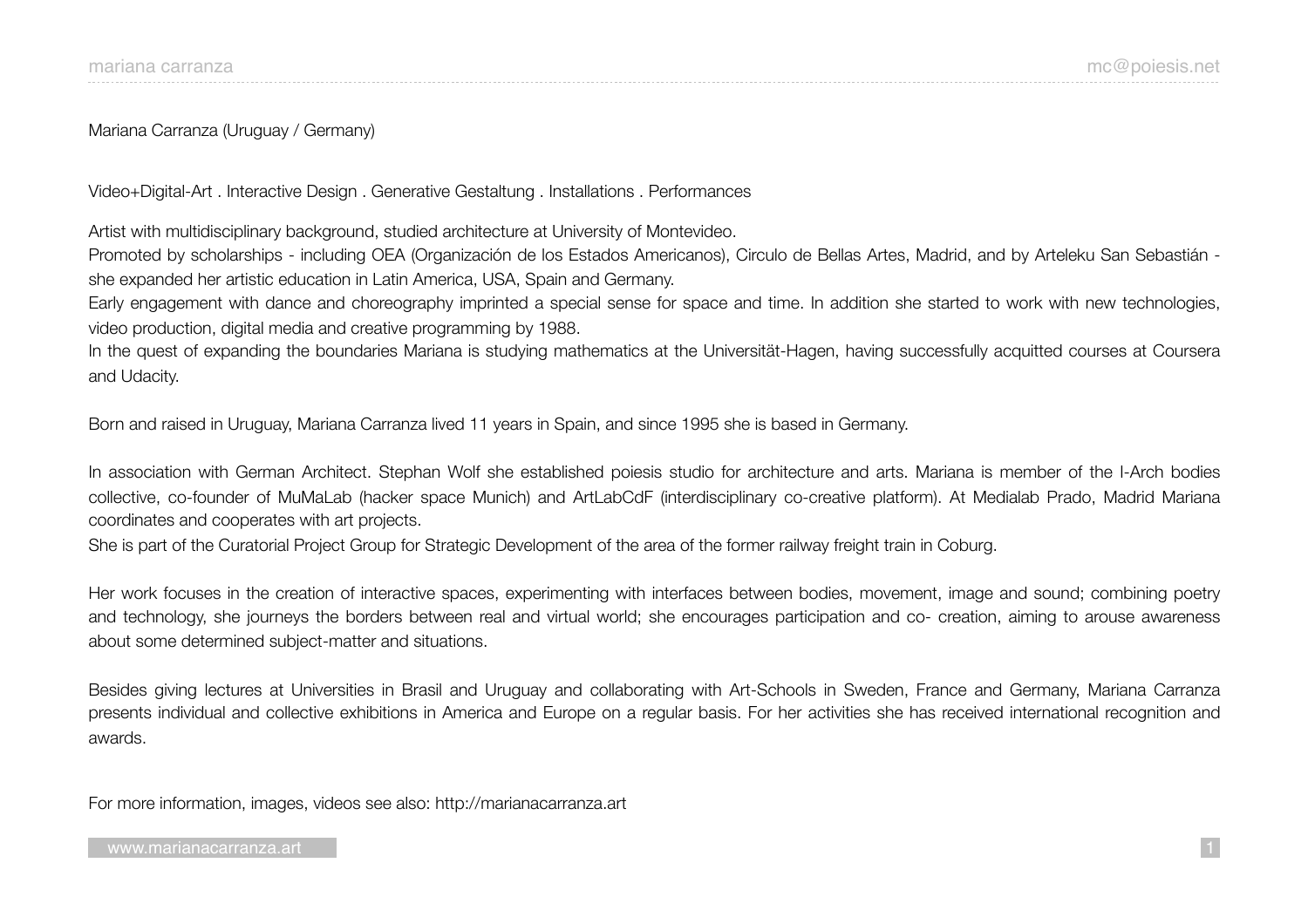Exhibitions, awards, lectures, workshops, seminars, collaborations, curatorial activities:

### 2021

- *ephemeral angels* interactive Videoinstallation DLECTRICITY 2021, Detroit, USA.
- Neustart Kultur Art Grant from the federal government, Germany
- *swarm::swan* interactive Videoinstallation using BrainComputerInterface, Research and workshops within the framework of city development Coburg, Germany.
- Artworks and Research streaming and presentation at TotalDigital, Coburg.
- *constelaciones* interactive Videoinstallation at opening of Digitale Manufaktur, ZCD, Coburg.

## 2020

- *Neural Pulse Variations 02* AI generierte video within the framework of MADATAC XI at the VIDEODOME, NH COLLECTION EUROBUILDING, Madrid, Spain.
- *Cuerpos de la memoria* choreographic video within the framework of KUNSTWECHSEL 2.0, Siegen, Germany
- *Cuerpos de la memoria* choreography selected at Tanz Festival Hier=Jetzt 2020, Munich.

# 2019

- Videos screening within the framework of Coburger Designtage 2019.
- Curator by the Concrete Traffic | Ruhender Verkehr Project, Creapolis Design Offensive 2019, HS Coburg.
- Lecture and guest critic at the Seminar Project: Rebel City, HS Coburg
- Member of the jury for Albert's Connection Competition, within the framework of the Reallabor Creapolis, HS Coburg, as guest expert.
- *interface gallery* workshops
- *ephemeral angels* interactive installation at interface.gallery, Coburg.
- *interface.gallery* creation an interactive urban screen of big dimensions (10m x 6m), Coburg.
- AIR Artist in Residence at Creapolis, Makerspace HS Coburg.
- *viento[traces\_algotithm]* generative video within the framework of Días de Romance at CC RECOLETA, Buenos Aires.

## 2018

- *Cuerpos de la memoria* interactive installation, OpenHaus ZK/U, within the framework of the 10th Berlin Biennale for Contemporary Art, Berlin.
- *swarm::swan* Research and experimentation. Headset development for BCI during artist in residence at ZK/U Berlin.

# 2017

- *BCI Race* interactive Videoinstallation using BrainComputerInterface at MakeMunich17, Germany.
- *Hack your brain* workshop at MakeMunich17, Germany.
- *Frontex16* interactive Videoinstallation at VIDEOFORMES #17, France.
- *Following Bees* Videoinstallation at VIDEOFORMES #17, France.

#### [www.marianacarranza.art](http://marianacarranza.art) …. 2**.**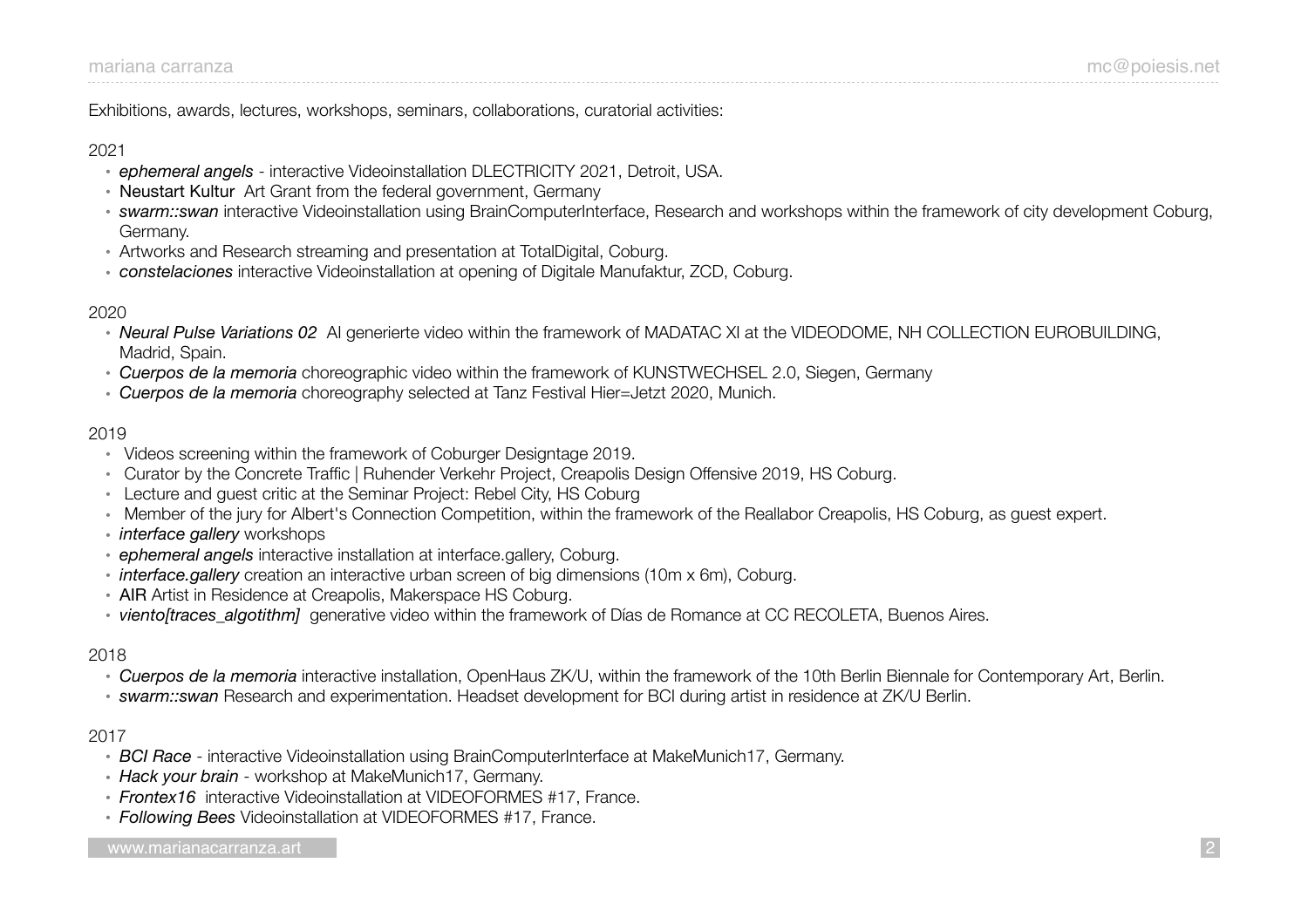### 2016

- *Cuerpos de la memoria* Videoinstallation, performance and discussion within the framework of the artist in residence program at, EAC, Montevideo
- *Frontex16* interactive Videoinstallation within the framework of the exhibition GoingSomewhere, Ortstermin Festival 2016 at ZK/U, Berlin.
- *ephemeral angels* Interactive installation, collaborative development, presentation and installation at MediaLAB-Prado, Madrid, Spain.
- *Following Bees* Videoinstallation within the framework of the exhibition OpenHaus ZK/U, Berlin.
- *swarm::swan* Research and experimentation. BCI data interpretation during the artist in residence program at ZK/U Berlin.
- *Following Bees* Video art displayed by Open Sky Gallery / ISEA Foundation on the digital façades of the ICC skyscraper in Hong Kong (484m) the world's largest urban media screen (77,000 sqm).

# 2015

- *constelaciones* Choreographic Captures, public screening at Maximiliansforum, Maximilianstrasse, Munich, Germany.
- *Narcissus.app* interactive application preselection award by the global program Intel® RealSense™ Challenge.

# 2014

- *constelaciones* interactive installation at Le Corps Numérique, Théâtre Liberté, Toulon, France.
- *danse sur le sable* generative video at Le Corps Numérique, Théâtre Liberté, Toulon, France.
- *constelaciones* video, Villa Stuck, Munich, Germany.
- *miradas* interactive installation at festival TRACES(s), France.
- *digital gaze* workshop for Hållands Folkhögskola, Ecole de Mont Cotton; Ecole Européenne Supérieure d'Art de Bretagne; Ecole Supérieure d'Art du Nord-Pas de Calais; within the framework of TRACES(s) festival,
- World-Water-Day-Symposium member of the jury and curator at the Node Coburg, Germany.
- *mares y malabares* interactive performance at World-Water-Day-Symposium, Node Coburg, Germany.

# 2013

- *constelaciones* interactive installation at ELAS FAN TECH, a Coruña, Spain.
- *mares y malabares* interactive performance at ELAS FAN TECH, Spain.
- *alaguaragua* at #ProgramaLaPlaza, Medialab-Prado, Madrid, Spain.
- *viento[traces\_algotithm]* generative video at VIDEOFORMES, France.
- *viento[traces\_algotithm]* generative video at TRACES(s) festival, France.
- *constelaciones* interactive installation at TRACES(s) festival, France.
- *cuerpos::híbridos* interactive installation at Lange Nacht der Nachhaltigkeit, Munich, Germany.
- *constelaciones* interactive installation at Museumsnacht, Coburg, Germany.
- *constelaciones* interactive installation at EAC, Montevideo.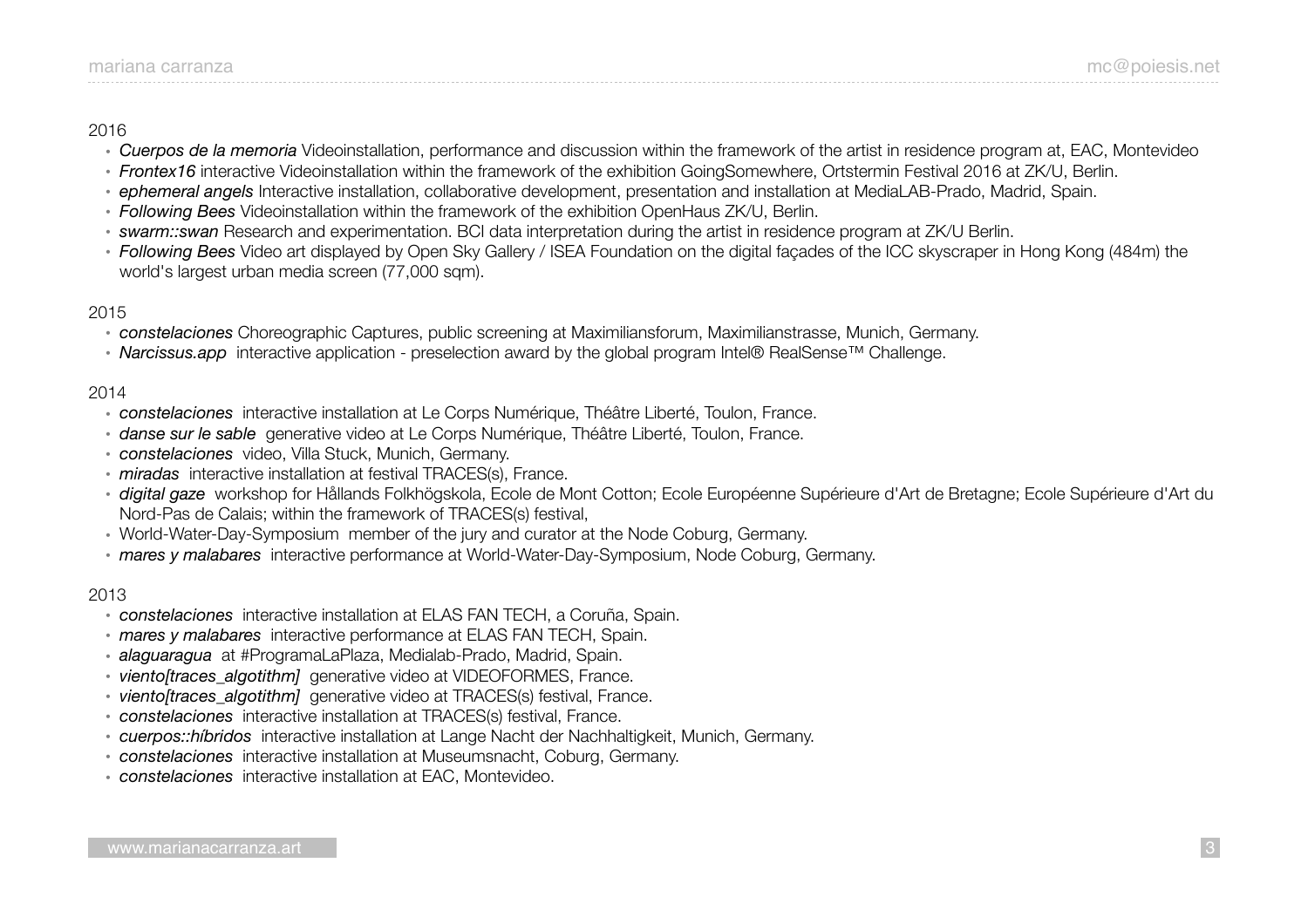#### 2012

- *constelaciones* interactive installation at VIDEOFORMES, France.
- *I learn, you learn, he learns...* interactive installation and workshop at FLOSSIE Conference, Queen Mary University, London, UK.
- *cuerpos::híbridos* SOMATECH Conference, University of Chichester, UK.
- *I learn, you learn, he learns…* performance at CoTeSys, TU Munich, Germany, together with the Artificial-Intelligence Collective.
- *constelaciones1|2* choreographic video at MADATAC 04, Digital Arts Festival, Madrid, Spain.
- *Mediadance* workshop at TanzImpulse, Munich, Germany.

## 2011

- *constelaciones* Filmpreis & Choreographic Captures-Award at FilmFest München, Germany.
- *mares y malabares* interactive performance, collaborative development, presentation and installation at MediaLAB-Prado, Madrid, Spain.
- *estrellas* interactive art interface ran from April to December on the Digital Façade of Medialab-Prado, Madrid, Spain.
- *constelaciones* interactive installation, International Award, VAD 2011 at Video and Digital Arts Festival, Girona, Spain.

## 2010

- *cuerpos::híbridos* interactive installation for Instituto de Cooperación Española at Centro Cultural de España (CCE) in Montevideo, Uruguay.
- *creative code: openCV+Processing* workshop at CCE Montevideo, Uruguay.
- *Isadora for teachers* workshop at CCE Montevideo, Uruguay.
- Lecture at the Escuela Nacional de Bellas Artes, Montevideo, Uruguay.
- i*nteractive & wearable* project collaborative development workshop at TanzImpulse, Munich, Germany.

## 2009

- *i-ARCH bodies* interactive installation at Goethe-Institut ICBA, Salvador do Bahía, Brazil.
- *i-ARCH bodies* workshop for dance and technology at Goethe-Institut ICBA, Salvador do Bahía, Brazil.
- Lecture at Universidad Federal do Bahía UFBA, Salvador do Bahía, Brazil.
- *juegos::urbanos* interactive urban interface within the framework of SummerLAB at Centro Cultural Laboral, Gijón, Spain.
- *shift* collaboration whit artists K. McDonald, S. Kahn, L. Parra & C. Sugrue within the framework of HelloWorld!, MediaLAB-Prado, Madrid, Spain.

## 2008

- *i-ARCH bodies* workshop for dance and technology at TanzImpulse, Munich, Germany.
- *Waves2Waves2Waves.*.. collaboration whit artists C.Sugrue and D.Stewart within the framework of AVLAB1.0, MediaLAB-Prado, Madrid, Spain.
- *La Casa del Párroco* interactive urban interface at a small town in Germany.